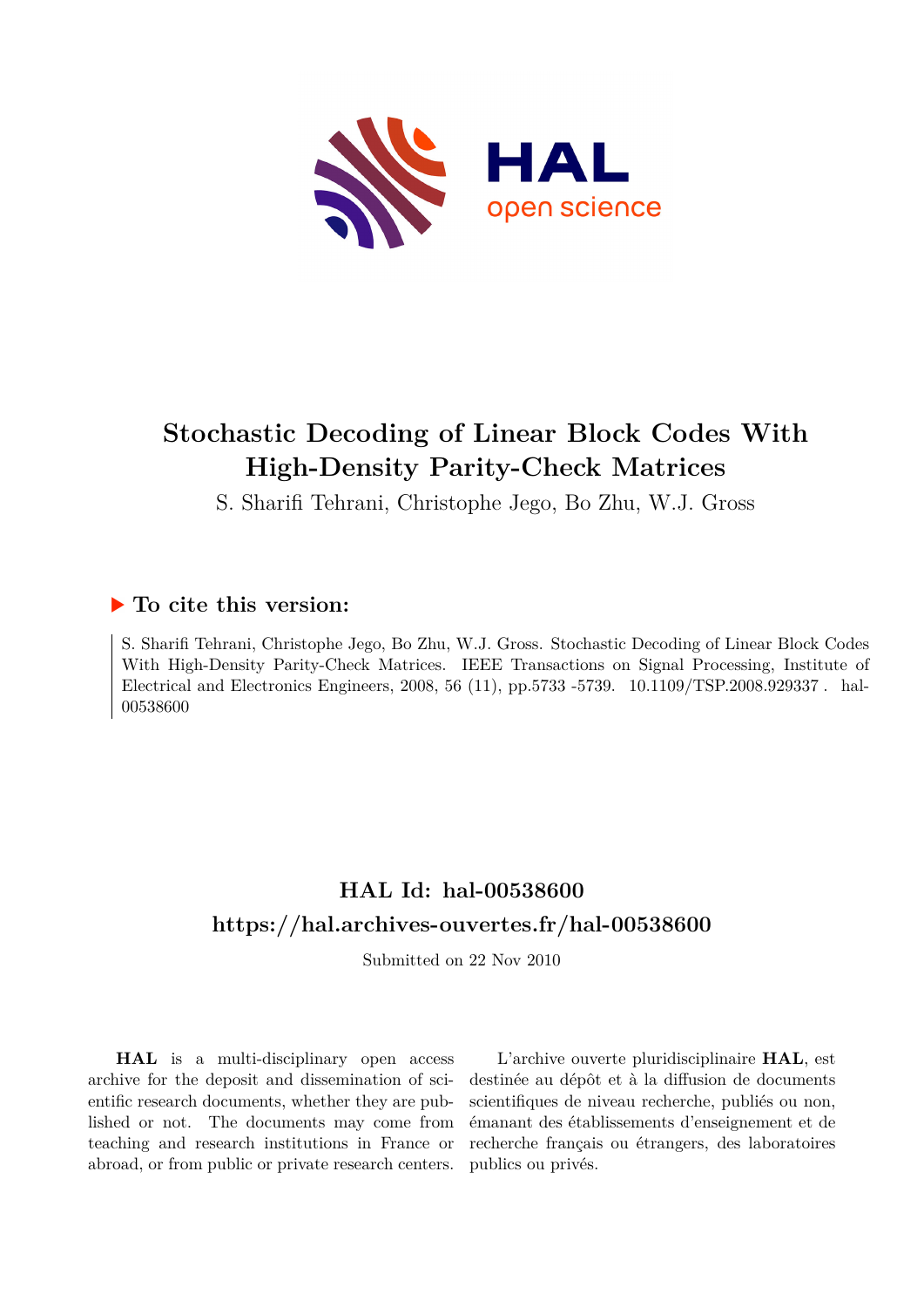# Stochastic Decoding of Linear Block Codes with High-Density Parity-Check Matrices

Saeed Sharifi Tehrani<sup>†</sup>, *Student Member, IEEE*, Christophe Jego<sup>‡</sup>, *Member, IEEE*, Bo Zhu<sup>†</sup>, and Warren J. Gross† , *Member, IEEE*

*Abstract***— Stochastic decoding is a new alternative approach for iterative decoding on graphs. The capability of stochastic decoding has been recently validated for decoding Low-Density Parity-Check (LDPC) codes. This article extends the application of the stochastic approach to decode linear block codes with highdensity Parity-Check Matrices (PCMs) such as Bose-Chaudhuri-Hocquenghem (BCH) codes, Reed-Solomon (RS) codes and, block turbo codes based on BCH component codes. We show how the stochastic approach, despise its bit-serial nature, is able to generate soft-output information for iterative Soft-Input Soft-Output (SISO) decoding. This article describes the structure of high-degree stochastic variable nodes used in codes with high-density PCMs. Simulation results for a** (128, 120) **BCH code, a** (31, 25) **and a** (63, 55) **RS code and, a** (256, 121) **and a** (1024, 676) **BCH block turbo code demonstrate decoding performance close to the iterative SISO decoding with floatingpoint implementation.**

#### I. INTRODUCTION

Iterative Soft-Input Soft-Output (SISO) decoding was first introduced in 1993 for the turbo decoding of concatenated convolutional codes [1] to provide performance approaching the Shannon capacity limit. Since then, the concept of SISO decoding has been extended for decoding different classes of error-correcting codes such as product codes and Low-Density Partiy-Check (LDPC) codes. The well known Belief Propagation (BP) algorithm is also an iterative SISO-based algorithm for decoding linear block codes. This algorithm is the main algorithm for LDPC decoding. In BP, soft information, in the form of probability messages, propagates between computing nodes connected by edges of a *factor graph* [2] which is defined by the Parity-Check Matrix (PCM) of the code. The propagation of soft information in BP can be performed in parallel. This inherent parallelism together with excellent performance of LDPC codes have made LDPC decoders attractive for recent high data rate applications in digital communication.

Stochastic decoding is a new approach for decoding errorcorrecting codes. This approach is inspired by stochastic computation [3] where operations on probabilities are bit-serially performed on streams (or frames in some implementations) of randomly generated stochastic bits. The two main appealing features of this approach for iterative decoding are very simple hardware structures of computing nodes and significantly

reduced routing and interconnection requirements. These features result in great potential for low-complexity and/or highthroughput decoding. Early stochastic methods were only successful for decoding special short/acyclic Hamming or LDPC codes [4]–[6] and, for trellis decoding of a (256,121) block turbo code based on acyclic (16,11) Hamming component decoders [7], [8]. These methods result in poor decoding performance when used to decode practical codes on factor graphs (with cycles). A new stochastic method was recently proposed that shows that stochastic decoding is able to provide near-optimal performance for decoding practical LDPC codes with respect to the floating-point BP [9]. The potential of this method for low-complexity decoding was recently validated by an FPGA implementation of a (1024,512) LDPC decoder. This implementation provides a throughput of 706 Mbps at a Bit Error Rate (BER) of 10<sup>−</sup><sup>6</sup> with performance loss of about 0.1 dB, compared to the floating-point BP, while occupying only 36% of a Virtex-4 LX200 FPGA device [10].

Despite the inherent parallelism and excellent performance of BP for LDPC decoding, it is known that the BP algorithm is not suitable for decoding codes with non-sparse PCMs. For this reason, BP can not be directly applied for decoding many popular and powerful codes such as Bose-Chaudhuri-Hocquenghem (BCH) and Reed-Solomon (RS) codes. This problem was recently investigated in [11] and a new Adaptive Belief Propagation (ABP) was suggested for RS decoding. It was shown that when BP is applied to a code with highdensity PCM, it is likely that BP gets stuck at some local minimum points with small gradient which corresponds to some unreliable symbols. Based on this observation, at each iteration of ABP, the PCM of the code is adapted according to the bit reliabilities to sparsify those columns in the PCM which are associated with unreliable bits. ABP offers a decoding gain of more than 3 dB over hard-decision RS decoding. It also benefits from the parallel message passing in BP. However, the PCM adaptation step in ABP is complex. Inspired by ABP, a novel method for the Turbo-oriented Adaptive Belief propagation (TAB) was recently proposed for turbo decoding of product codes [12]. In TAB, the PCM adaptation is performed before the BP process thus the PCM adaptation is not required during iterations of the BP process in the component decoder. This feature significantly decreases decoding complexity. In addition, the TAB outperforms the ABP and provides a performance close to the Chase-Pyndiah (CP) algorithm [13] for iterative decoding of product codes.

This article presents a method which extends the application of stochastic decoding to the important and popular classes of

Manuscript received M D, Y. The associate editor for coordinating the review of this paper ...

The authors are with the Dept. of Electrical and Computer Engineering, McGill University, Montreal, QC, Canada† and GET/ENST Bretagne, CNRS TAMCIC UMR2872, 29238 Brest, France‡ (email: wjgross@ece.mcgill.ca).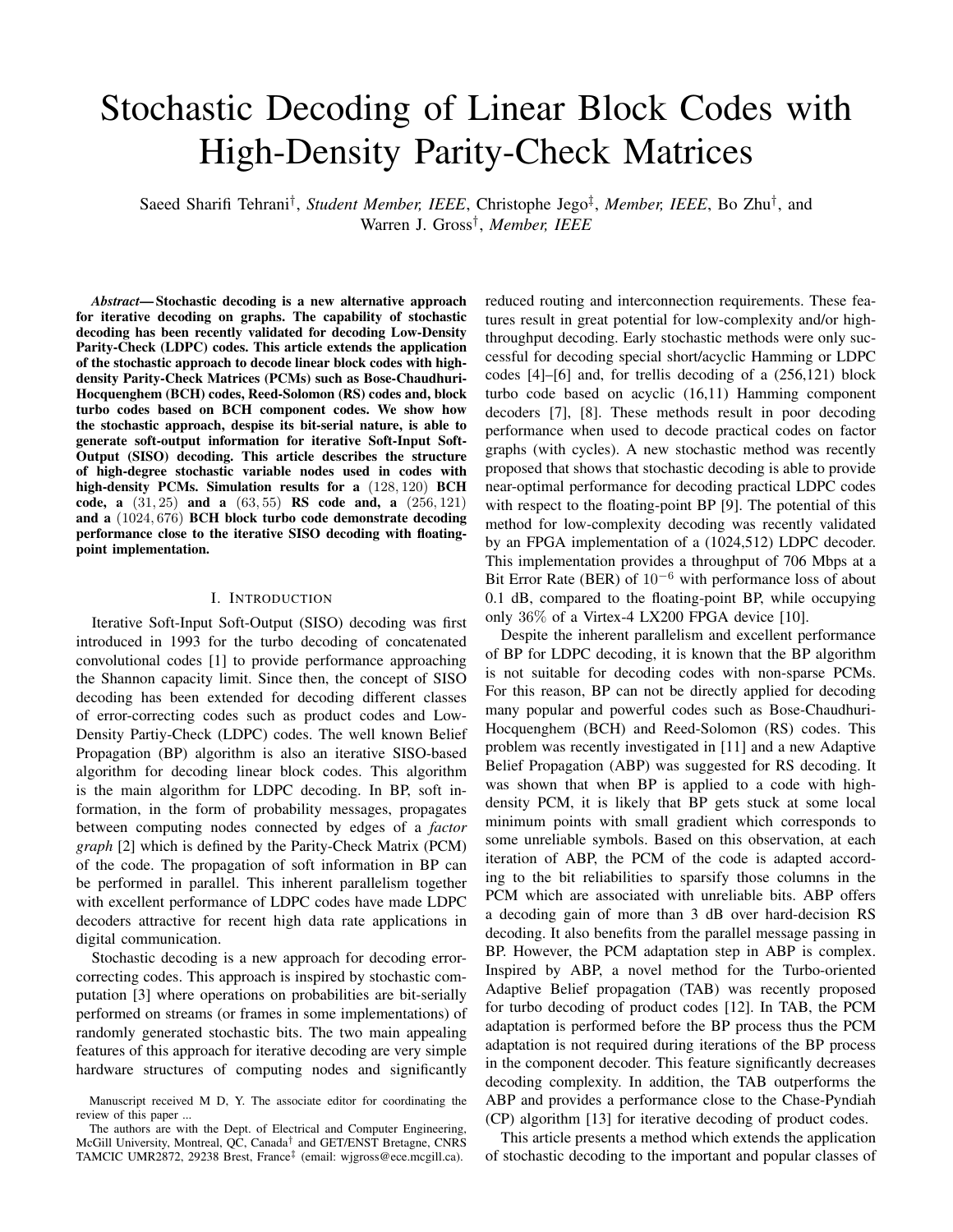

Fig. 1. Some possible stochastic streams the probability of 0.6875.

BCH, RS and block turbo codes. It shows how the stochastic approach, with its bit-serial nature, can be used with the reliability-based PCM adaptation technique used in the ABP and the TAB. In addition, the article describes the structure of high-degree stochastic Variable Nodes (VNs). To the best of our knowledge, results provided in the paper are the first results in the literature for stochastic decoding of highdensity linear block codes on factor graphs. These results show decoding performance close to the floating-point ABP and/or TAB. The rest of the paper is organized as follows. Section II provides an overview of stochastic decoding, the ABP and the TAB. Section III presents the proposed decoding method. In Section V, simulation results are presented. Finally, Section VI offers the concluding remarks and the implications of the results.

#### II. BACKGROUND

#### *A. Stochastic Representation and Decoding*

In stochastic decoding, probabilities received from the channel are transformed to streams of stochastic bits using Bernoulli sequences. Each bit in the stream is likely to be '1' with the probability to be transformed. This transformation is not one-to-one and different stochastic streams are possible for the same probability. For example, Fig. 1 shows some possible streams for a probability of 0.6875. In this figure, 11 bits out of 16 bits in each stream are '1', therefore, each stream represents a probability of 0.6875. Stochastic streams are not necessarily frames of bits and they can be interpreted and used as stochastic processes in which no framing is required [14]. Using stochastic representation, operation on probabilities are transformed to bit-serial operations on stochastic streams using simple processing elements. For instance, an AND gate can be used for multiplication of two probabilities.

The simplicity of stochastic computation is favorable for iterative graph-based decoding such as BP decoding. Stochastic representation results in simple structure of the computing nodes and more importantly, due to its bit-serial nature, it lessens the routing congestion and interconnection problem associated with the implementation of BP-based decoding algorithm such as LDPC decoders. This is because only one wire per direction is required to represent an edge in the graph. Let stochastic bit streams  $\{a_i\}$  and  $\{b_i\}$  represent the input probabilities of  $P_a = Pr(a_i = 1)$  and  $P_b = Pr(b_i = 1)$ , respectively, and  $\{c_i\}$  represent the output probability  $P_c =$  $Pr(c_i = 1)$ . Fig. 2 shows the equivalent structures for a degree-3 ( $d_v = 3$ ) VN and a degree-3 ( $d_c = 3$ ) Parity-check Node (PN) [4], [9], [10]. The VN shown in Fig. 2 is in the *hold state* (*i.e.*,  $c_i = c_{i-1}$ ) when the input bits are not equal  $(a_i \neq b_i)$ . The output bits of a VN which are not generated in the hold state are referred to as *regenerative bits* [10]. Regenerative bits



Fig. 2. (a) Stochastic variable node and (b) parity-check node [4], [9], [10].

are important for proper stochastic decoding [10]. Stochastic decoding proceeds by VNs and PNs exchanging bits along the edges in the factor graph. Each stochastic decoding round is referred to as a *Decoding Cycle* (DC). A DC refers to the exchange of one bit between VNs and PNs over the edges of factor graph and hence does not directly correspond to one iteration in BP [9].

The VN structure in Fig. 2 cannot be directly applied for decoding practical linear block codes. Stochastic decoding is sensitive to the level of switching activity (bit transitions) within the code graph, especially at high Signal-to-Noise Ratios (SNRs). The *latching* (lock-up) problem is also a major problem in stochastic decoding [7], [9]. This problem refers to the case where the existence of cycles in the code graph correlates stochastic streams in such a way that some nodes are stuck into a fixed state for several DCs. These problems were recently investigated in [9] for LDPC decoding and two methods were suggested to increase the switching activity and alleviate the latching problem:

*1) Noise-Dependant Scaling (NDS):* In NDS, the received channel Log-Likelihood-Ratios (LLRs),  $L_{ch}$ , are scaled by a factor which is proportional to the noise level. This is to ensure a similar level of switching activity for different SNRs. Assuming a Binary Phase-Shift Keying (BPSK) transmission  $(\pm 1)$  over an Additive White Gaussian Noise (AWGN) channel with a power spectral density of  $N_0$ , the scaled LLRs in NDS are calculated as

$$
L_i' = \left(\frac{\alpha N_0}{Y}\right) L_i,\tag{1}
$$

where  $L_i$  is the channel LLR for the *i*-th received symbol in the block,  $Y$  is a fixed maximum value for the received symbols and,  $\alpha$  is a constant factor whose value can be chosen based on decoding performance of the decoder [9].

*2) Edge Memory (EM):* In addition to NDS, EMs are also essential for proper stochastic decoding [9]. EMs are memories assigned to edges of the factor graph and can be implemented as M-bit shift registers. EMs operates with regenerative bits and are used to decorrelate and rerandomize the stochastic streams and hence alleviate the latching problem in stochastic decoders [9], [14]. When a VN is not in a hold state for the edge, the corresponding EM is updated with the regenerative output bit of the node in a first-in-first-out manner. In the case of a hold state, a bit is randomly chosen from the EM as the output bit of the node and the EM is not updated [9], [10].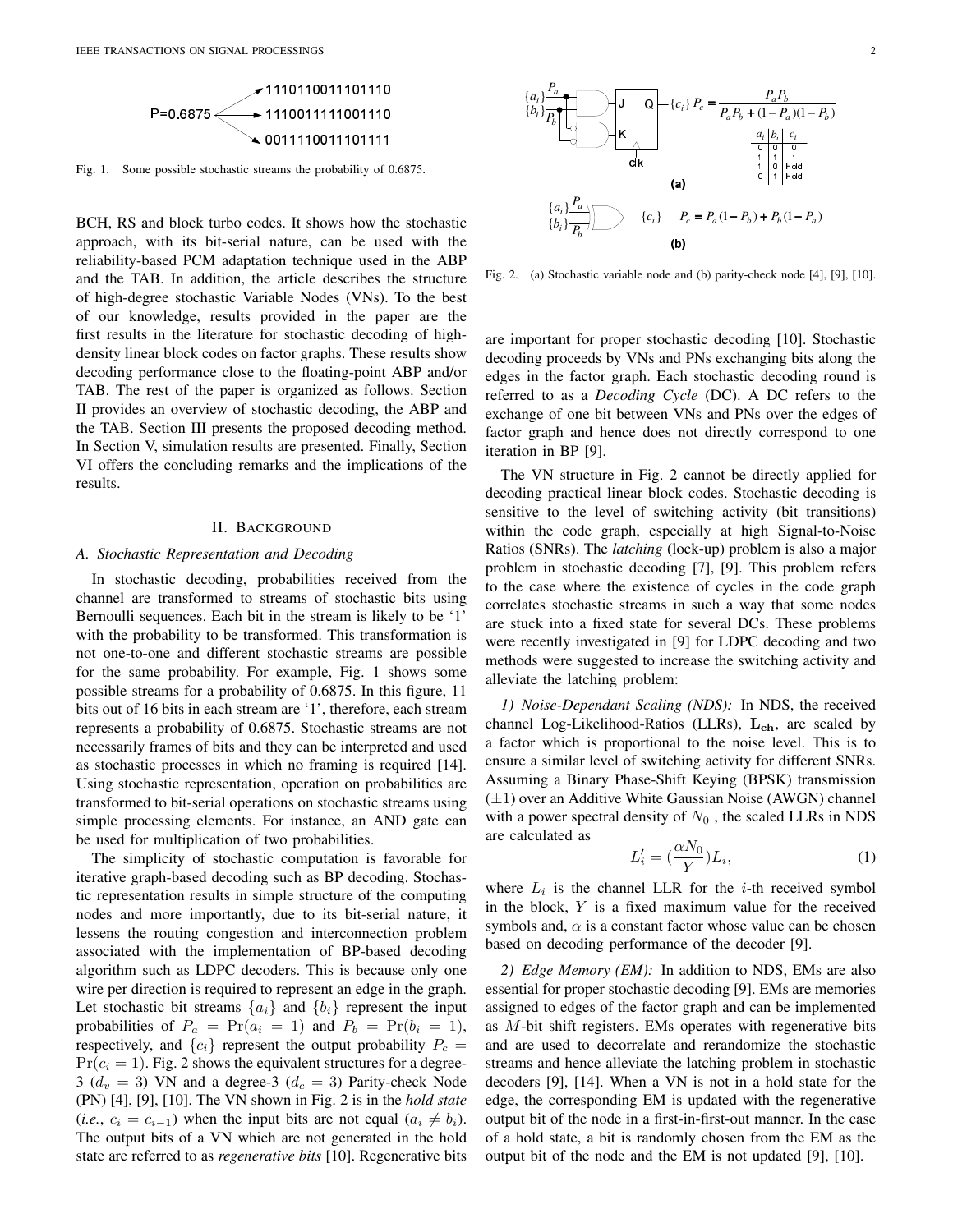

Fig. 3. Form of an adapted parity-check matrix.

#### *B. Adaptive Belief Propagation*

BCH and RS codes are important classes of linear cyclic error-correcting codes with multiple error detection and correction capability. For the sake of simplicity, this section briefly provides an overview of the ABP for SISO RS decoding [11] over  $GF(2^m)$ , however, the same approach is applicable for binary BCH codes. The PCM of an  $(n, k)$  RS code over  $GF(2<sup>m</sup>)$  can be represented by

$$
H = \begin{bmatrix} 1 & \beta & \cdots & \beta^n \\ 1 & \beta^2 & \cdots & \beta^{2(n-1)} \\ \vdots & \vdots & \cdots & \vdots \\ 1 & \beta^{(d-1)} & \cdots & \beta^{(d-1)(n-1)} \end{bmatrix}, \quad (2)
$$

where  $\beta$  is the primitive element in  $GF(2^m)$  and  $d_{min}$  =  $n - k + 1$  is the minimum distance of the code. This code can correct up to  $t = |(d_{min} - 1)/2|$  symbols. In ABP, the PCM,  $H$ , is expanded to its binary representation,  $H<sub>b</sub>$ , by substituting each codeword in the  $GF(2<sup>m</sup>)$  with its equivalent binary representation [11]. This representation transforms the problem of RS decoding to the general problem of decoding of an  $(N, K)$  binary block code with  $N = m \times n$  and  $K = m \times k$ .

Let  $l$  denote the iteration step. At  $l = 0$ , ABP starts with  $\mathbf{L_{ch}}$  and the binary PCM,  $H_b^{(0)} = H_b$ . At each iteration of ABP, two steps are performed: the reliability-based adaptation of  $H_b$  and the generation of extrinsic information using BP [11]. In the adaptation step, the LLRs are sorted based on their absolute value in an ascending manner and ordering indices are stored. Let  $\mathbf{L}^{(l)} = \{L_{i_1}^{(l)},..., L_{i_N}^{(l)}\}$  be the sorted list of LLRs and  $\{i_1, \ldots i_N\}$  be the stored indices. The first LLR,  $L_{i_1}^{(l)}$ , corresponds the least reliable bit (the  $i_1$ -th bit in the block) and the last LLR,  $L_{i_N}^{(l)}$  corresponds to the most reliable bit (the  $i_N$ -th bit in the block). After this phase, starting from  $j = i_1$  to  $i_N$ , row operations are performed to systematize the *j*-th column of  $H_b^{(l)}$  $b_b^{(t)}$  to form a unity weight column  $e_j =$  $[0..010..0]^T$ , in which the only non-zero element is placed at the j-*th* position. If such systematization is not possible for a column, the algorithm proceeds to the next column in  $\mathbf{L}^{(l)}$ . This procedure can be done using the Gaussian elimination method. Fig. 3 shows the form of an adapted PCM which is decomposed into dense and low-density parts.

After the adaptation step, the BP is applied on the sorted LLRs,  $\mathbf{L}^{(l)}$ , based on the adapted PCM,  $H_h^{(l)}$  $b^{(i)}$ , to generate the extrinsic LLRs,  $\mathbf{L}_{ext}^{(l)}$ . The LLR  $\mathbf{L}^{(l+1)}$  is then updated according to

$$
\mathbf{L}^{(l+1)} = \mathbf{L}^{(l)} + \lambda \times \mathbf{L}_{ext}^{(l)},\tag{3}
$$



Fig. 4. Block turbo decoding.

where  $0 < \lambda < 1$  is a damping coefficient. The algorithm returns to the adaptation step unless it has been run for a fixed maximum number of iterations,  $l_{max}$ , or all the parity-checks are satisfied [11]. Several variations of the ABP are given in [11]. One of them that considers a *Hard-Decision Decoding* (HDD) step at the end of each iteration of the decoding algorithm is especially attractive. This variation consists of performing hard decisions on LLRs produced by the BP. At the end of the decoding process, the most likely codeword is selected. This variation improves the convergence and the performance of the iterative RS decoder [11].

#### *C. Turbo-oriented Adaptive Belief Propagation*

TAB is an innovative method for block turbo decoding using BP-based decoders as elementary SISO component decoders. TAB is inspired by ABP but it is less complex than ABP and offers better decoding performance. Fig. 4 shows the principles of SISO block turbo decoding. It includes sequential decoding of rows and columns of the component codes and the iterative process. The "global" iterations,  $l$ , have to be distinguished from the iterations of the BP process which we call "local" iterations. As mentioned earlier, ABP requires the adaptation of  $H_b$  and the generation of extrinsic information using BP in each local iteration. The Gaussian elimination used in the adaptation step of ABP is a computationallyexpensive process. In TAB, the adaption step is only performed at beginning of each global iteration (before the BP process). This means that the PCM is the same during the BP process and no damping coefficient or matrix adaptation is necessary during local iterations. Instead, the LLR update is performed in the global iteration of turbo process using  $\mu$  coefficient. This innovation significantly reduces the complexity. In addition, the TAB outperforms ABP for block turbo decoding and provides performance close to the CP algorithm. Another advantage of TAB is its high degree of parallelism for high data rate applications compared to the CP decoding [12].

#### III. THE PROPOSED METHOD

The binary PCM of an RS or BCH code is a dense matrix which results in a factor graph with high-degree VNs and PNs (with degrees much higher than the degree of nodes in LDPC codes). For instance, the factor graph of the (63,55) RS code used in this paper, has 378 VNs and 48 PNs over  $GF(2^6)$ . The maximum degrees of VNs and PNs are 34 and 184, respectively, and about 77% of VNs have a  $d_v \ge 20$ . In ABP, the complexity of high-degree nodes is high and a dense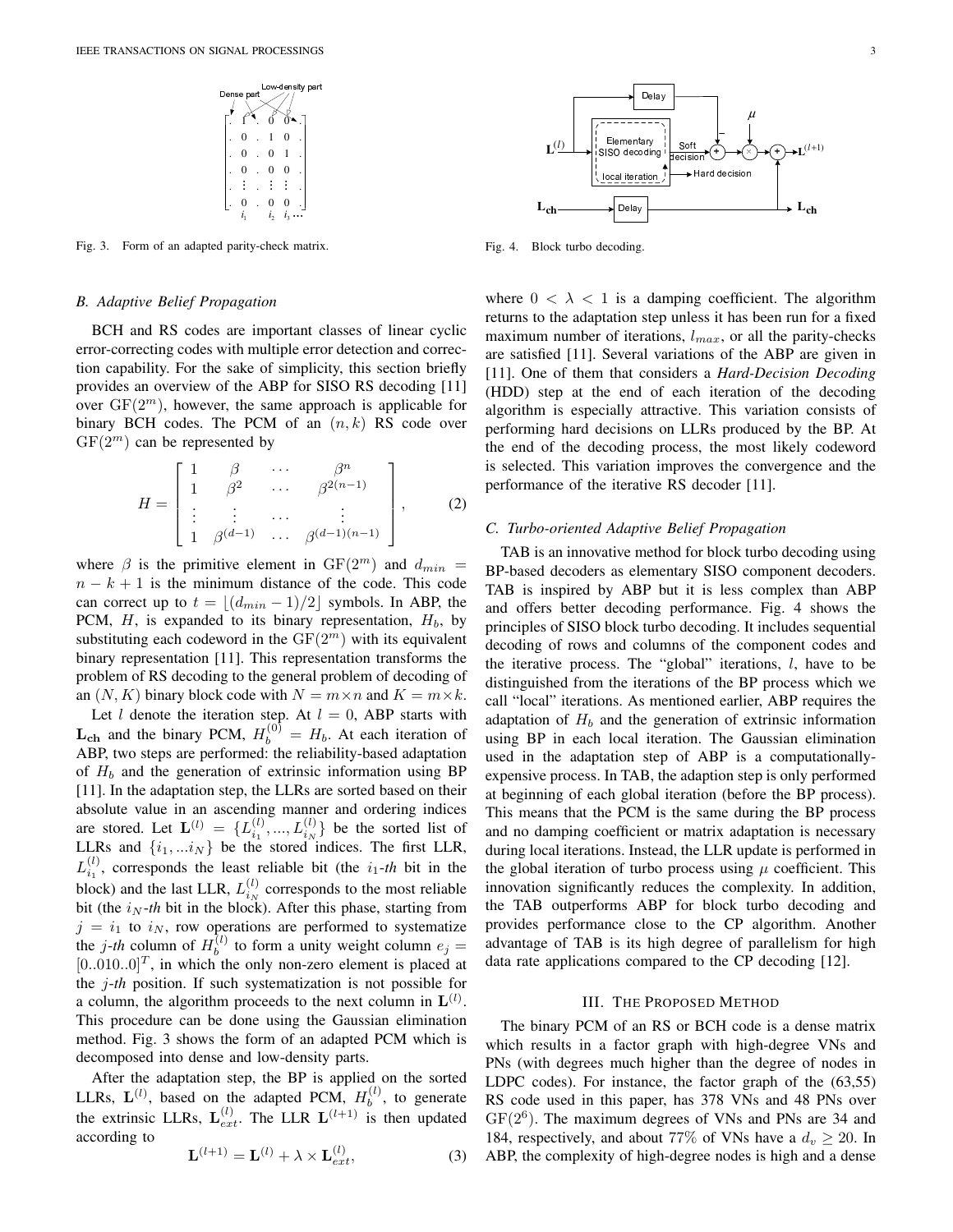PCM obliges complex routing requirements. For example, using 8-bit precision for probabilies in ABP, the factor graph of the RS code requires more than 127K wires to represent edges in two directions. The stochastic approach offers nodes with low complexity<sup>1</sup> and significantly alleviates the routing requirements. Using this approach about 16K wires are needed for the (63,55) RS code. The stochastic method used for decoding high-density linear block codes employs NDS and EMs. In addition, due to the high-degree nodes and the PCM adaptation step in the ABP and the TAB, it exploits new stochastic techniques which are discussed as follows.

#### *A. High-Degree Stochastic Variable Nodes*

The construction of high-degree stochastic PNs is straightforward and is based on XORing input bits. However, the situation for high-degree VNs is different because of the hold state. For proper decoding performance, it is essential that a high-degree stochastic VN is constructed based on subgraphs of low-degree stochastic VNs (*e.g.*, with  $dv \leq 4$  subnodes). To elaborate, consider the structure of the stochastic VN in Fig. 5(a) with an arbitrary  $d<sub>v</sub>$ . This stochastic structure is not suitable for high-degree VNs. This is because this structure is entirely in the hold state when any two input bits are not equal. Therefore, by using this structure the chance of being in a hold state increases, as  $d_v$  increases. An increased chance of hold state for VNs reduces the regenerative bits propagating in the graph and results in the less switching activity within the graph and thus, degraded stochastic decoding performance. Note that this phenomenon can be very destructive when bits in input stochastic streams of VNs are mostly '0' (or '1'), for instance, at high SNRs where corresponding probability messages are either close to 0 (or 1) or, during the convergence to the right codeword where most PNs are satisfied and only a few PNs remained unsatisfied. These problems are less likely for the stochastic structure shown in Fig. 5(b) which is constructed based on  $d_v = 3$  subnodes (with 1-bit memory). This is because by having stochastic input bits which are either mostly '0' (or '1'), the chance of a hold state for the dashed exit subnode in Fig. 5(b) is much less. Therefore, the entire node is less likely to be in the hold state. Note that in Fig. 5(b), an EM is used only for the exit output edge. Fig. 6 shows an example which compares the averaged percentage of the hold state between two  $d_v = 9$  VNs based on structures in Figs. 5(a) and (b) for the case where  $P_1$  is varying and  $P_2 = P_3 = ... = P_8 = 0.9.$ 

#### *B. Representing Soft-Output Information*

The ABP and the TAB relies on reliability-based PCM adaptation as well as the reliability update scheme in (3). Both of these steps use the soft-output information provided by BP. Since the BP-based decoders inherently operates on reliabilities, it can be easily incorporated into the adaptation and the update scheme. This situation is, however, different for stochastic decoding methods. Stochastic methods convert



Fig. 5. (a) A structure which is not suitable for high-degree VNs. (b) An example of constructing a high-degree VN based on low-degree subnodes.



Fig. 6. Percentage of holds on the output bits of two  $d_v = 9$  VNs based on structures in Fig. 5(a) and (b),  $P_1$  is varying and  $P_2 = ... = P_8 = 0.9$ .

the channel reliabilities to stochastic bit streams and decoding entirely proceeds in a bit-serial fashion. To incorporate with the reliability update and the adaptation steps, it is essential that the stochastic decoding method provides soft-output information. For this purpose, we propose to use saturating up/down counters to represent soft-output information. In this technique, a counter is assigned to each VN. The counter can be initialized to contain zero value. The counter is incremented if the corresponding VN output is '1', unless the counter has reached its maximum limit  $(+U)$ . Similarly, when the VN output is '0' the counter is decremented, unless it has reached its minimum limit  $(-U)$ . After a number of DCs, the contents of the counters can be converted to soft information and the LLR update and the PCM adaptation steps can be performed.

Let  $V$  be the value of a saturating up/down counter associated with a VN ( $-U \leq V \leq +U$ ). This value can be transformed to soft-information in the probability domain as  $P_{ext} = (V + U)/2U$ . Consequently, the corresponding extrinsic LLR of the VN is

$$
L_{ext} = ln(\frac{P_{ext}}{1 - P_{ext}}) = ln(\frac{U + V}{U - V}),
$$
 (4)

where  $ln(·)$  indicates the natural logarithm operation.It should be noted that the contents of the saturating counters can also be used for the HDD method used in RS decoding. In this case, a hard-decision is applied to  $V$ . This usage is similar to the previous usage of up/down counters in [5], [6], [9], [10] where the sign-bit of the counter determines the hard-decision. Thus, a '0' sign-bit indicates a  $-1$  decision and, a '1' sign-bit indicates  $a + 1$  decision for a BPSK transmission.

<sup>&</sup>lt;sup>1</sup>For example, PNs in the BP-based decoding implement multiplication and the  $tanh(\cdot)$  processing (or an approximation of it), while in stochastic decoding PNs are simply XOR gates.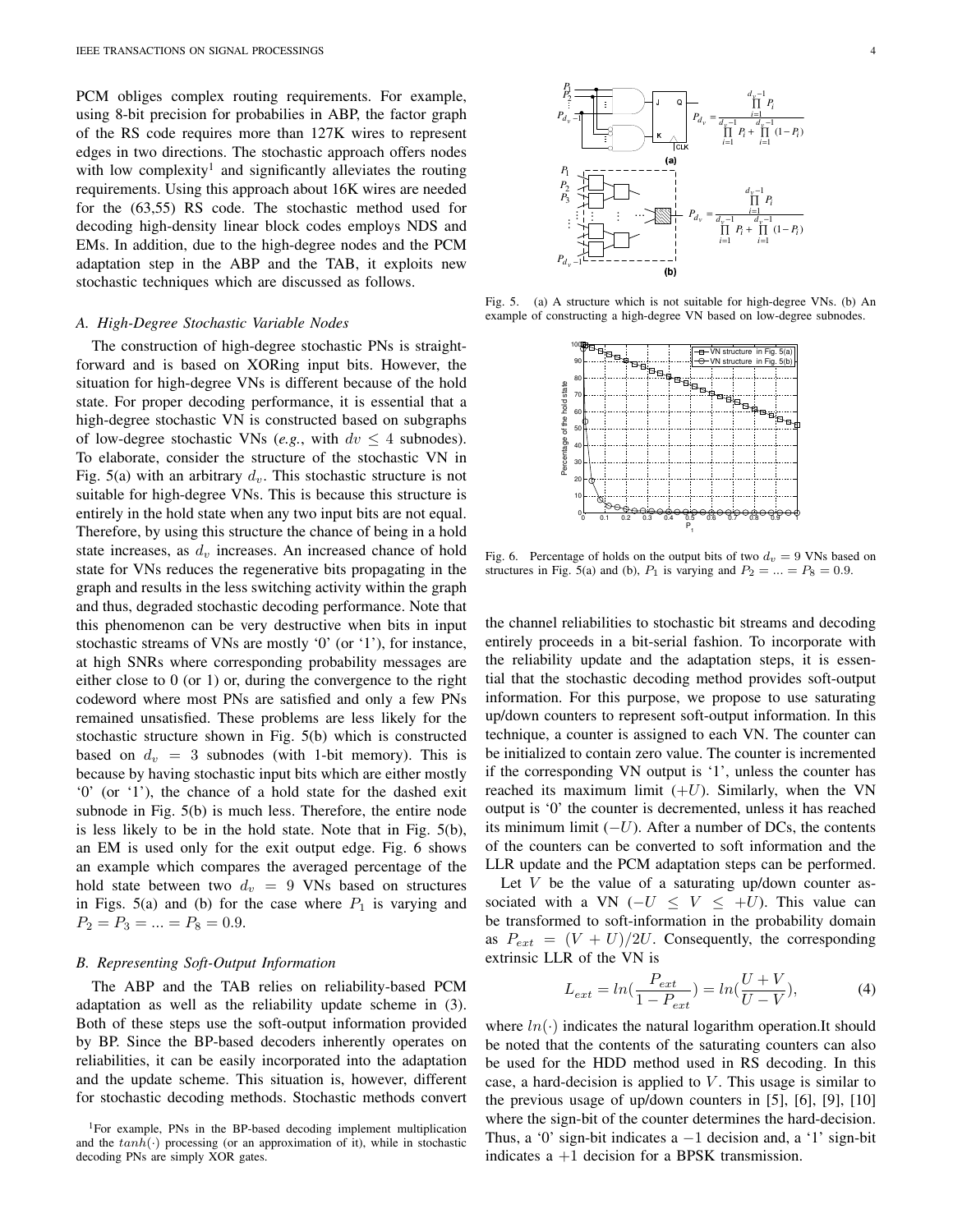#### *C. The Summary of the Proposed Decoding Method*

The proposed method starts with the binary PCM,  $H_b$ , and  $L_{ch}$ . At the adaptation step, the reliability-based PCM adaptation is performed to obtain  $H_h^{(l)}$  $b^{(i)}$  as discussed in the Section II-B. After the adaptation step, the LLRs are scaled by NDS according to (1) and then transformed to stochastic bit streams. Stochastic decoding is then applied to the adapted PCM  $H_b^{(l)}$  $b<sub>b</sub>$  and proceeds by VNs and PNs exchanging bits for a fixed number of DCs. At the end of the last DC, the contents of up/down counters are used as the extrinsic LLRs,  $\mathbf{L}_{ext}^{(l)}$ , as mentioned in the subsection III-B. The  $\mathbf{L}_{ext}^{(l)}$  is then used to update LLRs according to the ABP or the TAB. For the case of RS decoding, in addition to soft-output information, the HDD is also applied to the contents of counters as mentioned in the subsection III-B. The decoding process continues unless it has been run for a fixed maximum number of iterations,  $l_{max}$ , or all the parity checks are satisfied sooner.

#### IV. SIMULATION RESULTS FOR LINEAR BLOCK CODES

In this section, the BER or the Frame Error Rate (FER) performance of linear block codes are presented. Concerning BCH codes, extended BCH codes are considered since they are more efficient than non-extended codes. A BPSK transmission with  $Y = 6$  and an average bit energy of  $E_b$  over an AWGN channel is assumed for each simulation. The PCM adaption step for BCH and RS codes is done based on the ABP. This step for block turbo codes is performed based on the TAB.

#### *A. BCH Codes*

The BER performance of a (128,120) BCH code is depicted in Fig. 7. For this code, three decoding methods are successfully employed: the ABP, the Maximum A Posteriori (MAP) probability decoding and the stochastic decoding. For comparison, the uncoded BPSK and the Maximum-Likelihood (ML) lower bound [15] curves are also plotted. The values of the damping coefficient and number of adaptations are  $\lambda = 0.2$  and  $l_{max} = 5$ . The EM length of  $M = 25$  is used for the proposed stochastic decoding method. Stochastic decoding runs for a fixed number of 1K DCs. No significant BER deviation is observed for (128,120) BCH codes between the stochastic decoding and floating-point ABP. This result was also observed for other BCH codes (not shown). The MAP decoding outperforms these two methods by about 0.25 dB at a BER of 10−<sup>6</sup> and achieves the asymptotic bound. However, the MAP decoding of this BCH code requires a trellis with 256 states and 128 sections which is too complex for implementation.

#### *B. Reed-Solomon Codes*

Figs. 8 and 9 respectively show the simulation results obtained for  $(31,25)$  and  $(63,55)$  RS codes over  $GF(2^5)$  and  $GF(2^6)$  . In each figure, FER performance for Algebraic hard-decision decoding method, the ABP and, the stochastic decoding method are shown. The value of the damping coefficient and number of adaptations for the (31,25) RS code are  $\lambda = 0.05$  and  $l_{max} = 20$  and, for the (63,55) RS code they



Fig. 7. Simulation results for a (128,120) BCH code.



Fig. 8. Simulation results for a  $(31,25)$  RS code over GF $(2^5)$ .

are  $\lambda = 0.12$  and  $l_{max} = 5$ . The NDS parameters used in stochastic decoding is  $\alpha = 8$  for both codes<sup>2</sup>. The EM length of  $M = 50$  and  $M = 64$  are used for decoding the (31,25) code and the (63,55) code, respectively. Stochastic decoding runs for 1K DCs between each adaptation for the (31,25) RS code and, for the (63,55) code, it runs for 2K DCs between each PCM adaptation. Similar to  $[11]$ , after each iteration, l, the HDD is applied. The performance loss for the (31,25) code is about 0.1 dB at a FER of  $3 \times 10^{-5}$  and for the (63,55) code, it is about 0.13 dB at a FER of  $5 \times 10^{-5}$ .

#### *C. BCH Block Turbo Codes*

Results for a (256,121) block turbo code based on (16,11) BCH component decoders and a (1024,676) block turbo code based on (32,26) BCH component decoders are shown in Figs. 10 and 11. For turbo decoding of these codes, the traditional CP algorithm (with 6 global iterations and 16 error patterns), the TAB and the stochastic decoding method (applied to the TAB algorithm) are successively employed for the SISO

<sup>2</sup>Based on the stochastic performance of the RS codes, we found that  $\alpha$ does not necessarily need to be smaller than Y.